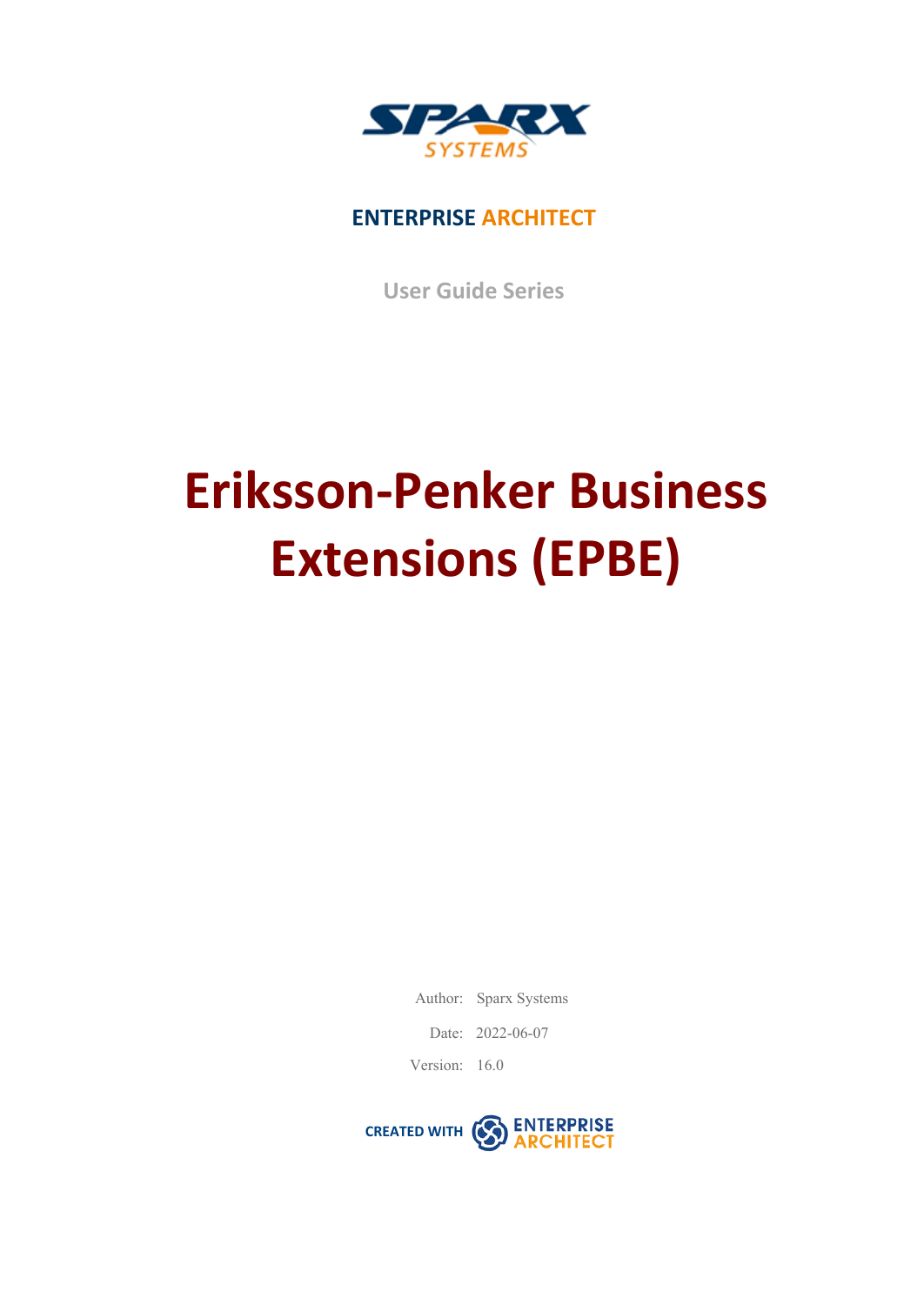### **Table of Contents**

| <b>Getting Started</b>            |  |
|-----------------------------------|--|
| imple Diagram                     |  |
| <b>Business Models</b>            |  |
| Modeling with EPBE                |  |
| <b>Process Modeling Notation</b>  |  |
| Inputs, Resources and Information |  |
| Events                            |  |
| Outputs                           |  |
|                                   |  |
| A Complete Business Process       |  |
| re Information<br>Mc              |  |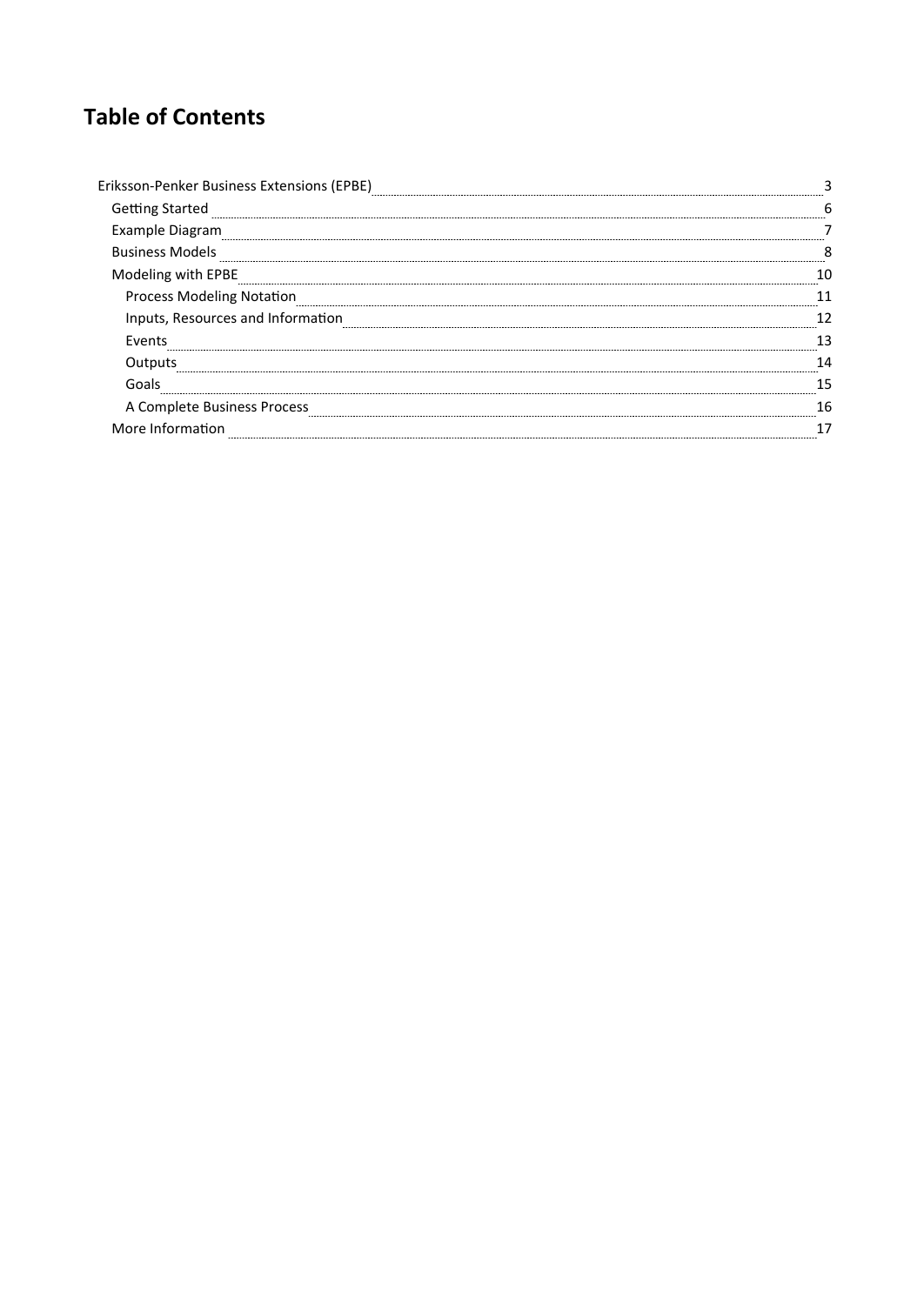### **Eriksson-Penker Business Extensions (EPBE)**

#### **Define, Visualize and Communicate the Essence of Business Processes**

In this Eriksson-Penker extensions (developed by H. E. Eriksson and M. Penker) provide a framework for UML business processing model extensions, to which an enterprise architect can add stereotypes and properties appropriate to their business.

#### **Access**

On the Diagram Toolbox, click on the Diagram Toolbox, click on the display the 'Find Toolbox Item' dialog and specify 'Eriksson-Penker Extensions'.

| Ribbon                    | Design > Diagram > Toolbox |
|---------------------------|----------------------------|
| <b>Keyboard Shortcuts</b> | $Ctrl + Shift + 3$         |

#### **Toolbox Page**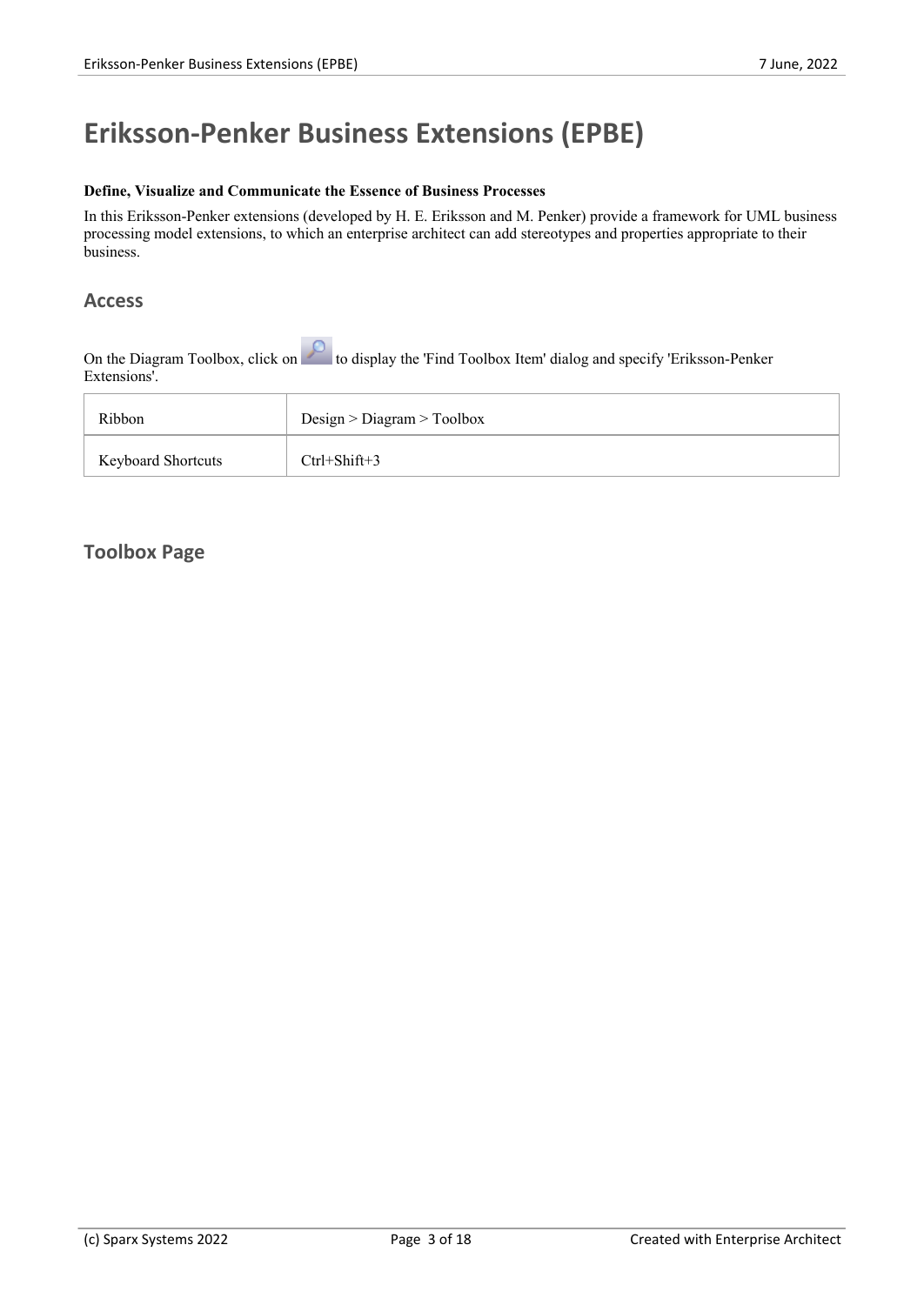|                                 | El Eriksson-Penker Extensions |  |
|---------------------------------|-------------------------------|--|
| ➢                               | Process                       |  |
| $\Box$                          | Activity                      |  |
| 옷.                              | Actor                         |  |
| $\bullet$                       | Start                         |  |
|                                 | $\circledcirc$ End            |  |
|                                 | <>> Information               |  |
|                                 | «> Resource                   |  |
|                                 | <> Abstract                   |  |
|                                 | <b>《》</b> People              |  |
|                                 | <>> Physical                  |  |
|                                 | <b>《》</b> Business Event      |  |
| ◈                               | - Goal                        |  |
|                                 | Object                        |  |
| $\triangleright$                | Send                          |  |
| $\Sigma$                        | Receive                       |  |
|                                 | Object Read                   |  |
|                                 | Object Written                |  |
|                                 | ♦ Process Decision            |  |
| B.                              | <b>Business Rule</b>          |  |
| B.                              | Problem                       |  |
|                                 | lause                         |  |
|                                 | <b>B</b> Prerequisite         |  |
| D.                              | <b>Assembly Line</b>          |  |
| E Eriksson-Penker Relationships |                               |  |
| ↗                               | <b>Process Flow</b>           |  |
| ↗                               | <b>Decision Flow</b>          |  |
| 呯                               | <b>Resource Flow</b>          |  |
| 驷                               | Input                         |  |
| 卵                               | Output                        |  |
| ↗                               | Non-Causal (Control Flow)     |  |
| 驷                               | Non-Causal (Object Flow)      |  |
| 驱                               | <b>Process Control</b>        |  |
|                                 | Achieve                       |  |
|                                 | Supply                        |  |
|                                 | Dependency                    |  |
|                                 | ontradictor                   |  |

#### **Eriksson-Penker in Enterprise Architect**

Enterprise Architect provides - through the integration of MDG Technologies with the installer - two well-respected and proven UML extensions that further enhance the capture of business activities, processes, objects and information flows.

One of these is Business Process Model and Notation (BPMN).

The other is the Eriksson-Penker profile which, through a set of stereotypes, provides a unique and effective means of visualizing and communicating business processes and the necessary flow of information within an organization.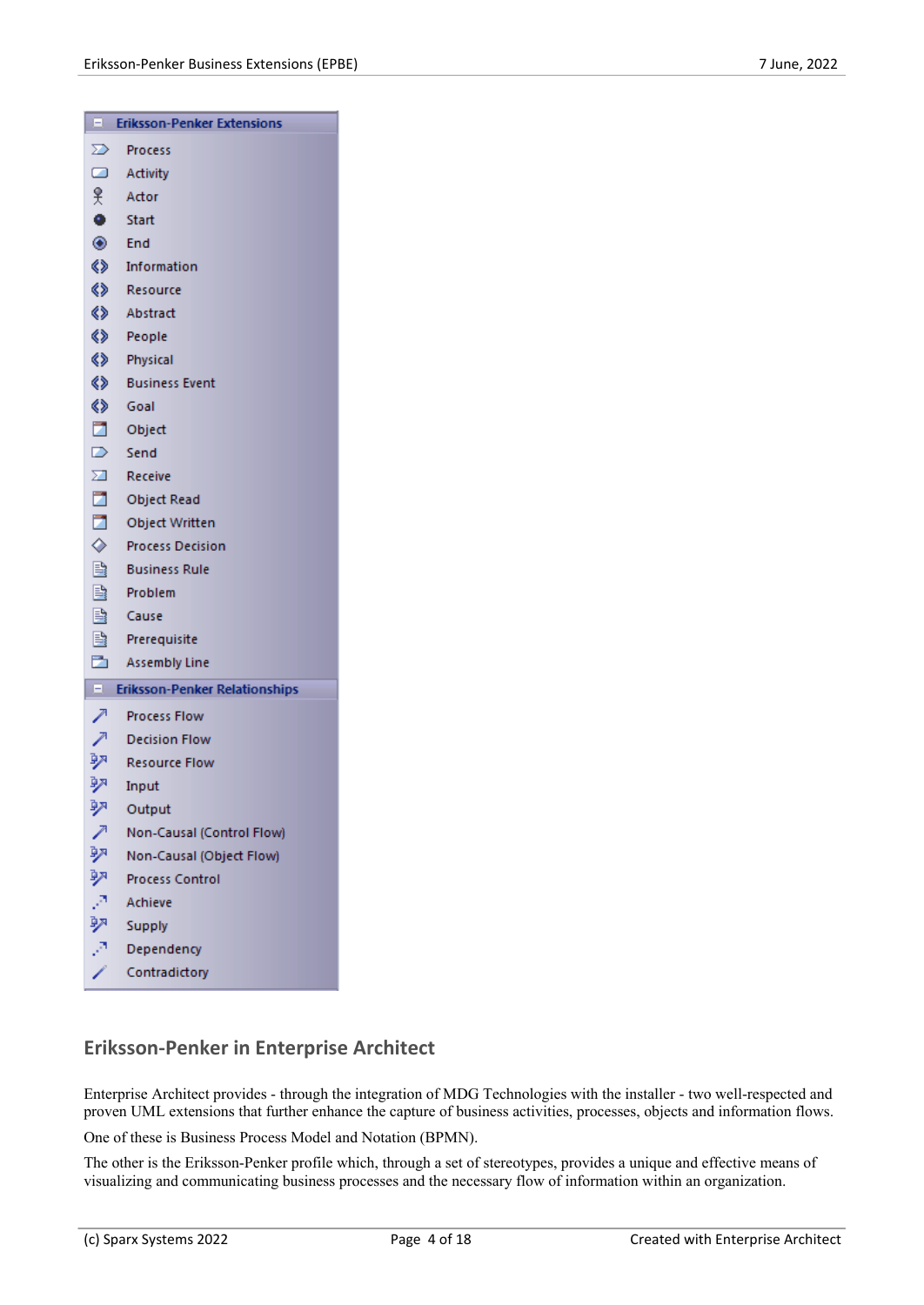The Eriksson-Penker extensions are provided in the form of:

- · An Eriksson-Penker diagram type, accessed through the 'New Diagram' dialog
- An Eriksson-Penker page in the Toolbox
- · Eriksson-Penker element and relationship entries in the 'Toolbox Shortcut' menu and Quick Linker

#### **Example**

This is an example of a simple Eriksson-Penker diagram:

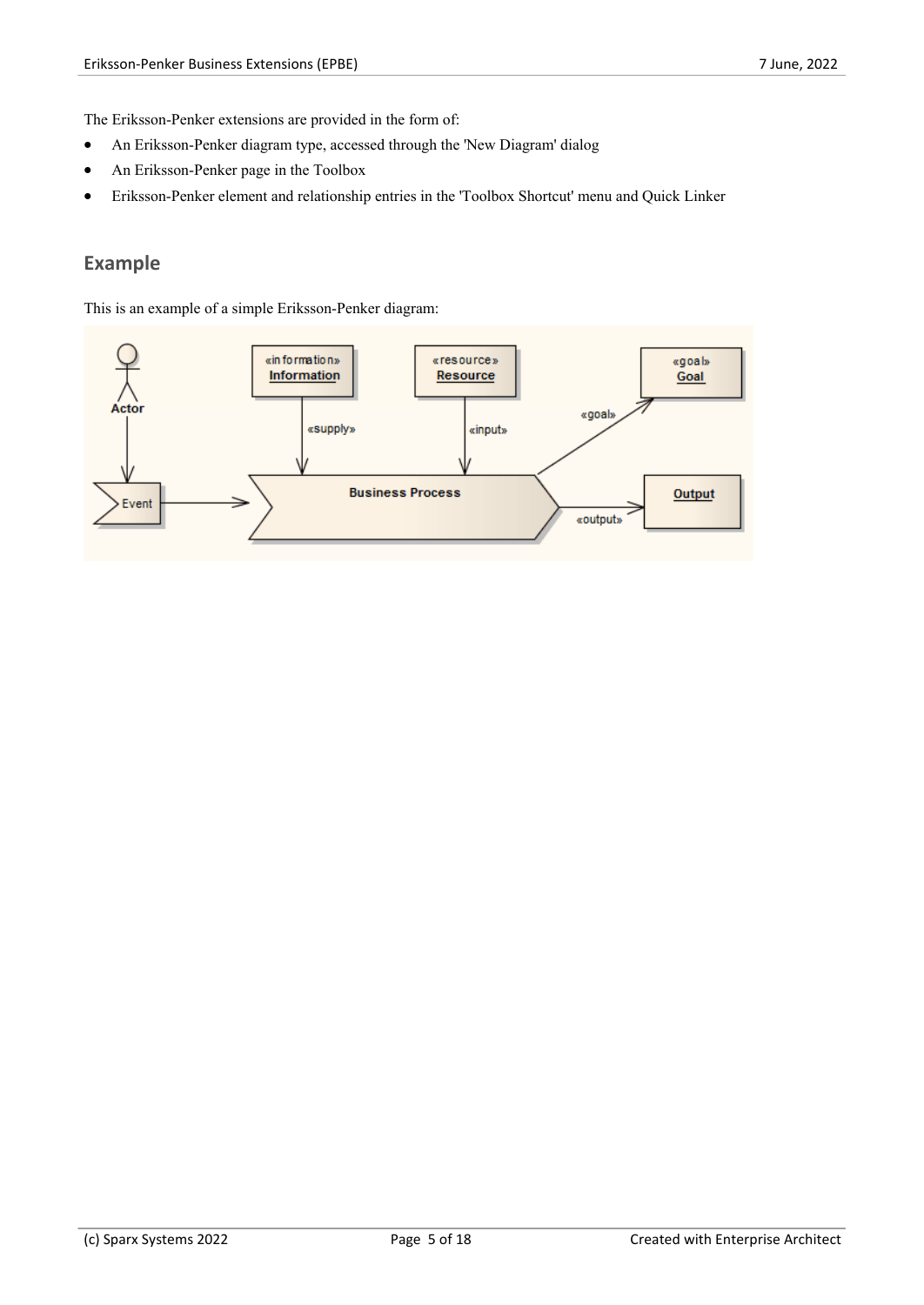### **Getting Started**

#### **Selecting the Perspective**

Enterprise Architect partitions the tool's extensive features into Perspectives, which ensures that you can focus on a specific task and work with the tools you need without the distraction of other features. To work with the Eriksson-Penker Business Extensions features you first need to select this Perspective:

 $\bullet$  <perspective name> > Analysis > Eriksson-Penker Model

Setting the Perspective ensures that the Eriksson-Penker Business Extensions diagrams, their Tool Box pages and other features of the Perspective will be available by default.

#### **Example Diagram**

An example diagram provides a visual introduction to the topic and allows you to see some of the important elements and connectors that are created in specifying or describing an organization using the Eriksson-Penker Business Extensions.

#### **Language Overview**

This topic introduces you to the main concepts of the language including its structure, architecture and the elements and connectors that are used to create Eriksson-Penker Business Extensions (EPBE) models.

#### **More Information**

This section provides useful links to other topics and resources that you might find useful when working with the Eriksson-Penker Business Extensions tool features.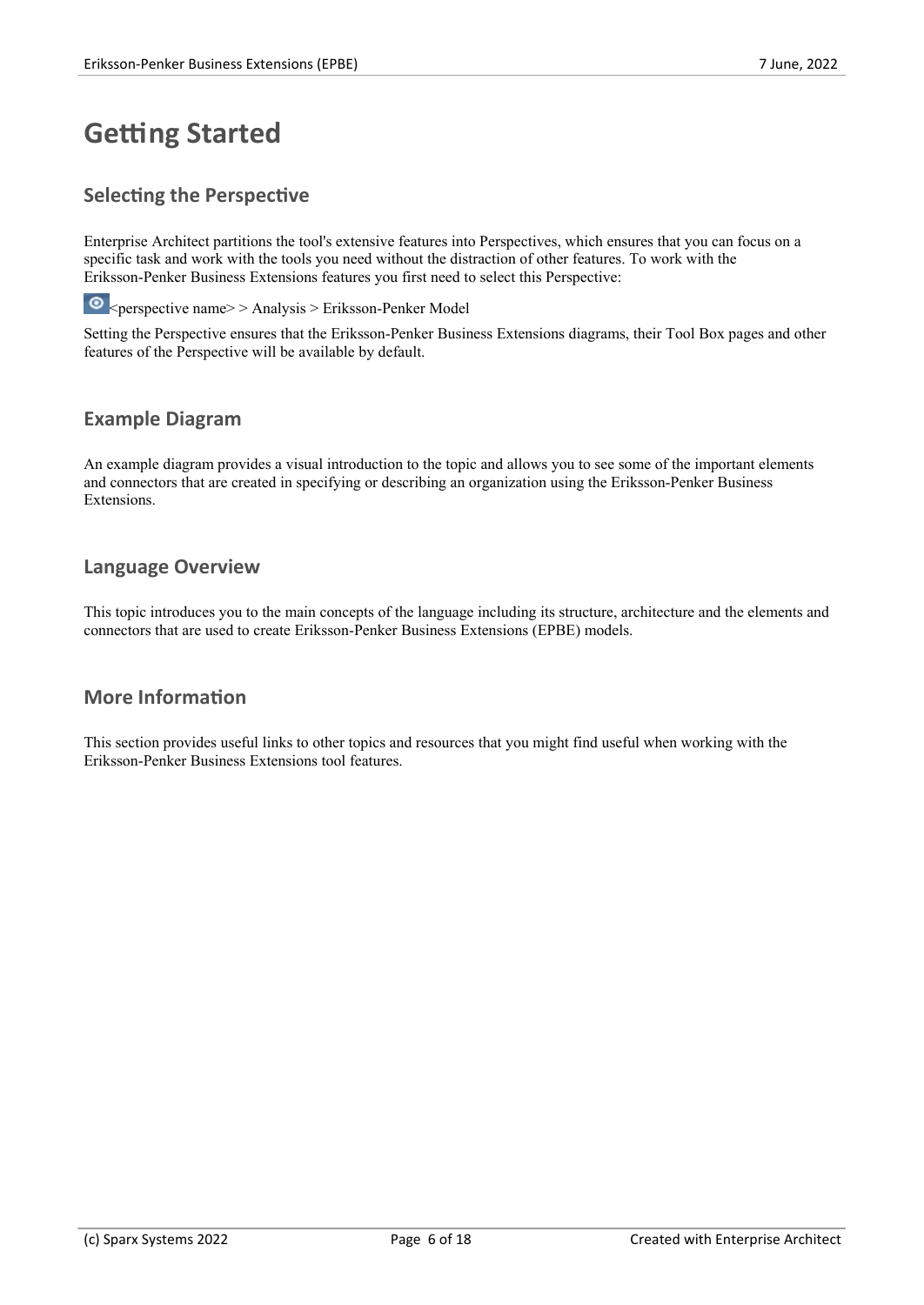### **Example Diagram**

Using Eriksson-Penker Business Extensions (EPBE) diagrams you can model the processes of an enterprise and embellish them with useful objects such as an Actor or the Event that starts the process. You can add new elements to the diagram from the EPBE Toolbox pages, or existing ones dragged from the Browser window. In this example we see a Loan Applicant (Actor) submitting a Loan Application (Event) which initiates the Process Loan Application (Process). The goal (from the bank's point of view) is to acquire a customer and the outputis an approved loan and a new customer.



Eriksson-Penker Process diagram showing a Loan Application including the Goal and Inputs and Outputs

Any number of business process diagram can be created including hierarchies of processes. Enterprise Architect allows you to drill-down and drill-up making it easy to explore the hierarchy. The processes can also be traced to other elements such as: Requirements, Use Cases, User Stories and Software Components.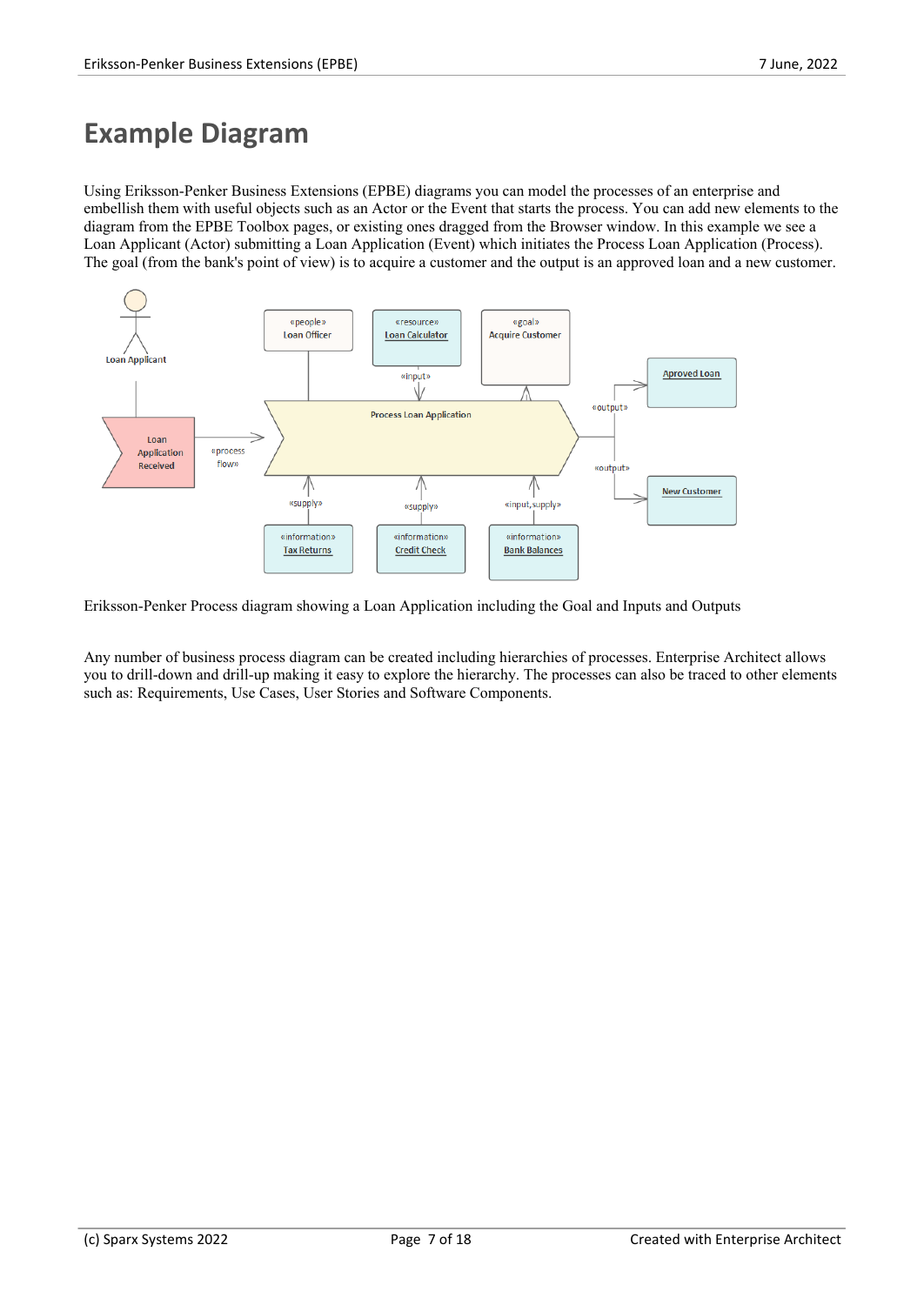### **Business Models**

#### **Modeling the Business Process**

Modeling the business process is an essential part of any software development process. It enables the analyst to capture the broad outline and procedures that govern what the business does. This analysis model provides an overview of where the proposed software system being considered fits into the organizational structure and daily activities. It can also provide the justification for building the system by capturing the current manual and automated procedures that are to be rolled up into a new system, and the associated cost benefit.

As an early model of business activity, it enables the analyst to capture the significant events, inputs, resources and outputs associated with business process. By connecting later design elements (such as Use Cases) back to the business process model through Implementation connectors, it is possible to build up a fully traceable model from the broad process outlines to the functional requirements and eventually to the software artifacts actually being constructed.

As the Business Process Model typically has a broader and more inclusive range than just the software system being considered, it also enables the analyst to clearly map what is in the scope of the proposed system and what is to be implemented in other ways (such as a manual process).

#### **Example**

The example diagram demonstrates the kind of model that can be built up to represent a business process. In this model, the goal of the business process is to take customer orders and to ship those orders out. A user starts the process with an inquiry, which leads to the involvement of the Book Catalogue, Shopping Cart, on-line pages and warehouse inventory. The output of significance to the business is a customer order.

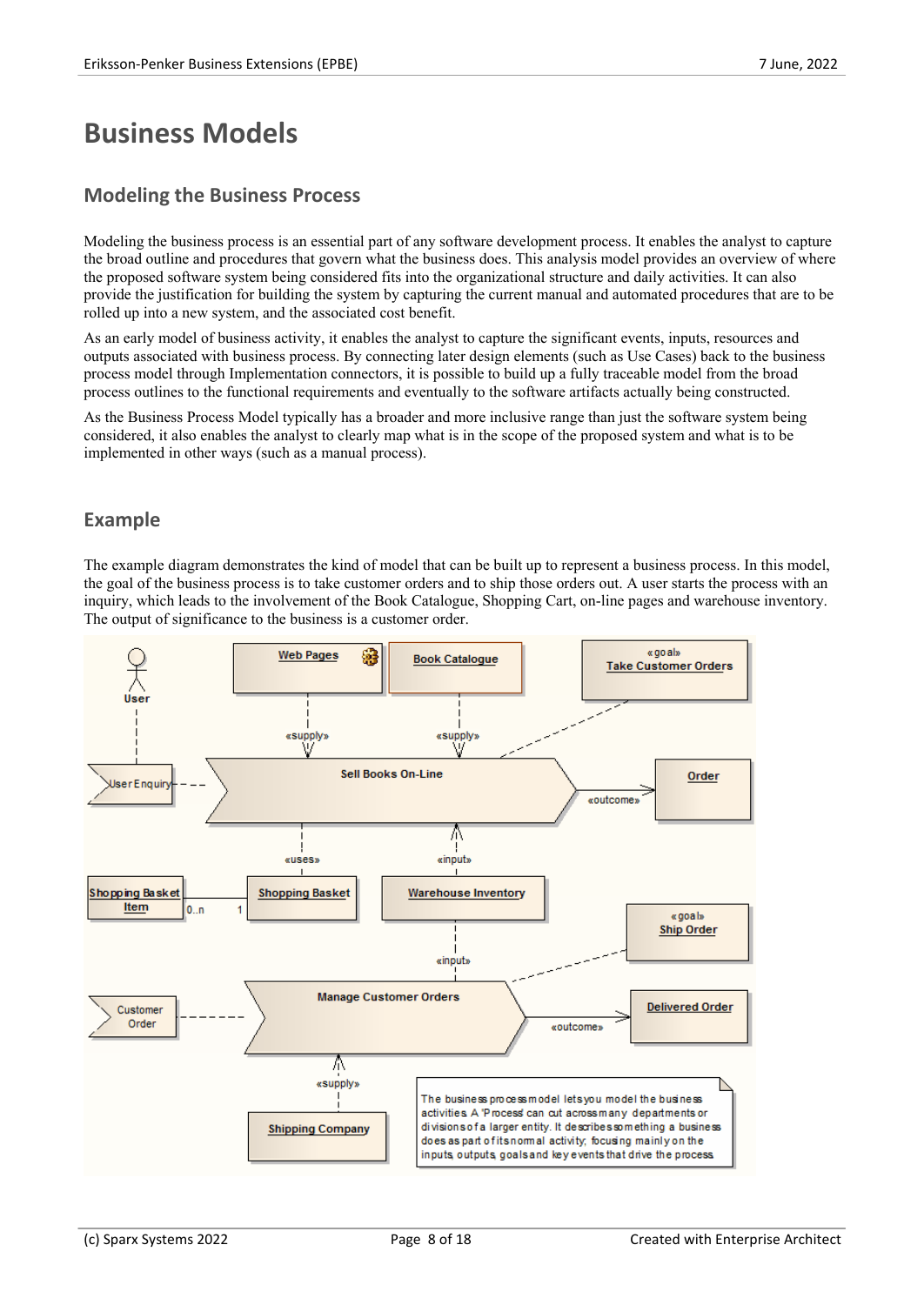The second half of the process model is to respond to a customer order and ship the required items. The second process involves the warehouse inventory and shipping company, and completes when an order is delivered to the customer.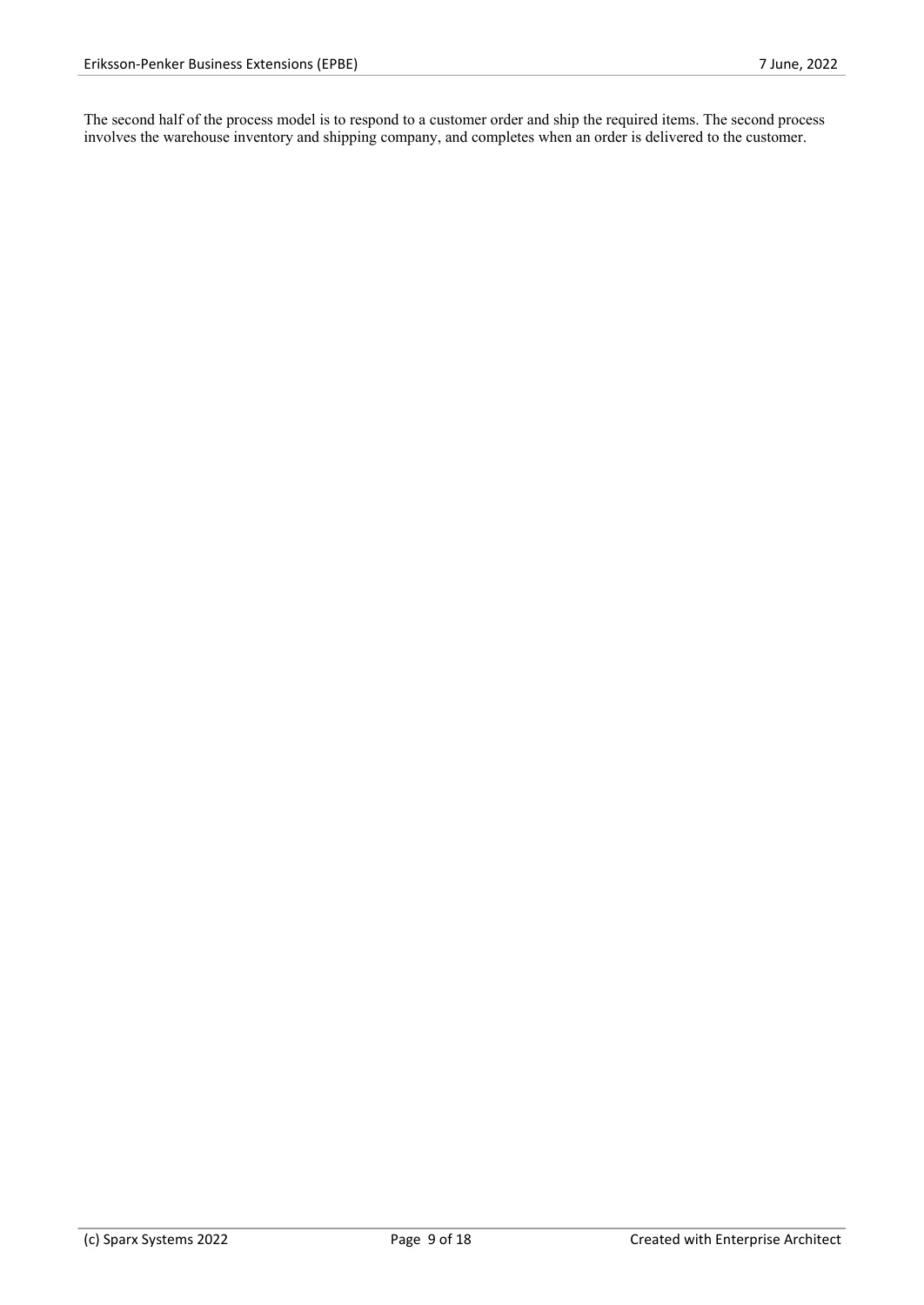### **Modeling with EPBE**

The Eriksson-Penker Business Extensions were designed to logically extend the Unified Modeling Language to allow you to model the important business aspects of an enterprise. The Unified Modeling Language which had become a standard in late 1997 quickly became the lingua franca for software development models. After its adoption It was realized that because of its sound structure it could be used as the basis for modeling other systems. Hans-Erik Eriksson and Magnus Penker, who had backgrounds in object-oriented technology and business process modeling, identified a gap and an opportunity to create a language that could be used to model enterprise business system with a focus on enterprise processes. The language gained wide appeal due to its small size and pragmatic and expressive elements. It was never created as a UML profile but its structure was based on this ubiquitous language. Business and technical people alike found it easy to describe a process and include such elements as the Actor and Event that initiates the process, the goal of the process and the inputs and outputs required including information and resources.

Enterprise Architect was the first UML based tool to identify the significance of the language and continues to be the front runner and tool of choice for this proven small but effective business modeling language.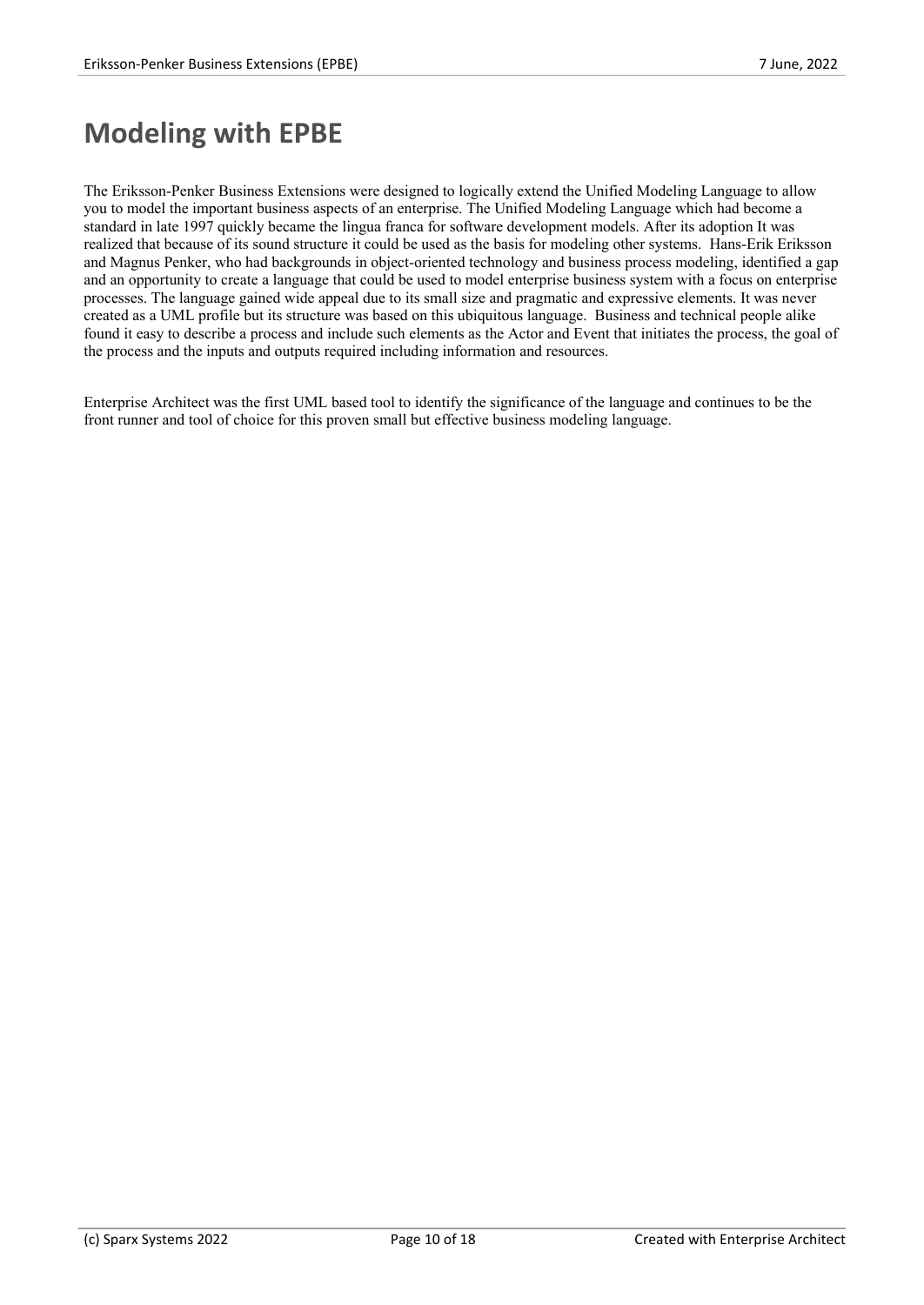### **Process Modeling Notation**

A business process is a collection of activities designed to produce a specific output for a particular customer or market. It implies a strong emphasis on how the work is done within an organization, in contrast to a product's focus on what is produced. A process is thus a specific ordering of work activities across time and place, with a beginning, an end, and clearly defined inputs and outputs: a structure for action. The notation used to depict a business process is illustrated here.



The business process:

- Can affect more than one organizational unit
- · Can have a horizontal organizational impact
- · Creates value of some kind for the customer; customers can be internal or external

A business process model typically defines these elements:

- The goal or reason for the process
- Specific inputs
- Specific outputs
- Resources consumed
- Activities that are performed in some order, and
- Events that drive the process

The process notation implies a flow of activities from left to right. Typically an Event element is placed to the left of the process and the output to the right. To specifically notate the internal activities, Activity elements can be placed inside the Process element.

#### **The BPMN File**

One popular notation and approach to business modeling is the Business Process Model and Notation (BPMN). This notation is specifically targeted at the business modeling community and has a relatively direct mapping to UML through a BPMN Profile. Sparx Systems provides a built-in profile for BPMN in Enterprise Architect.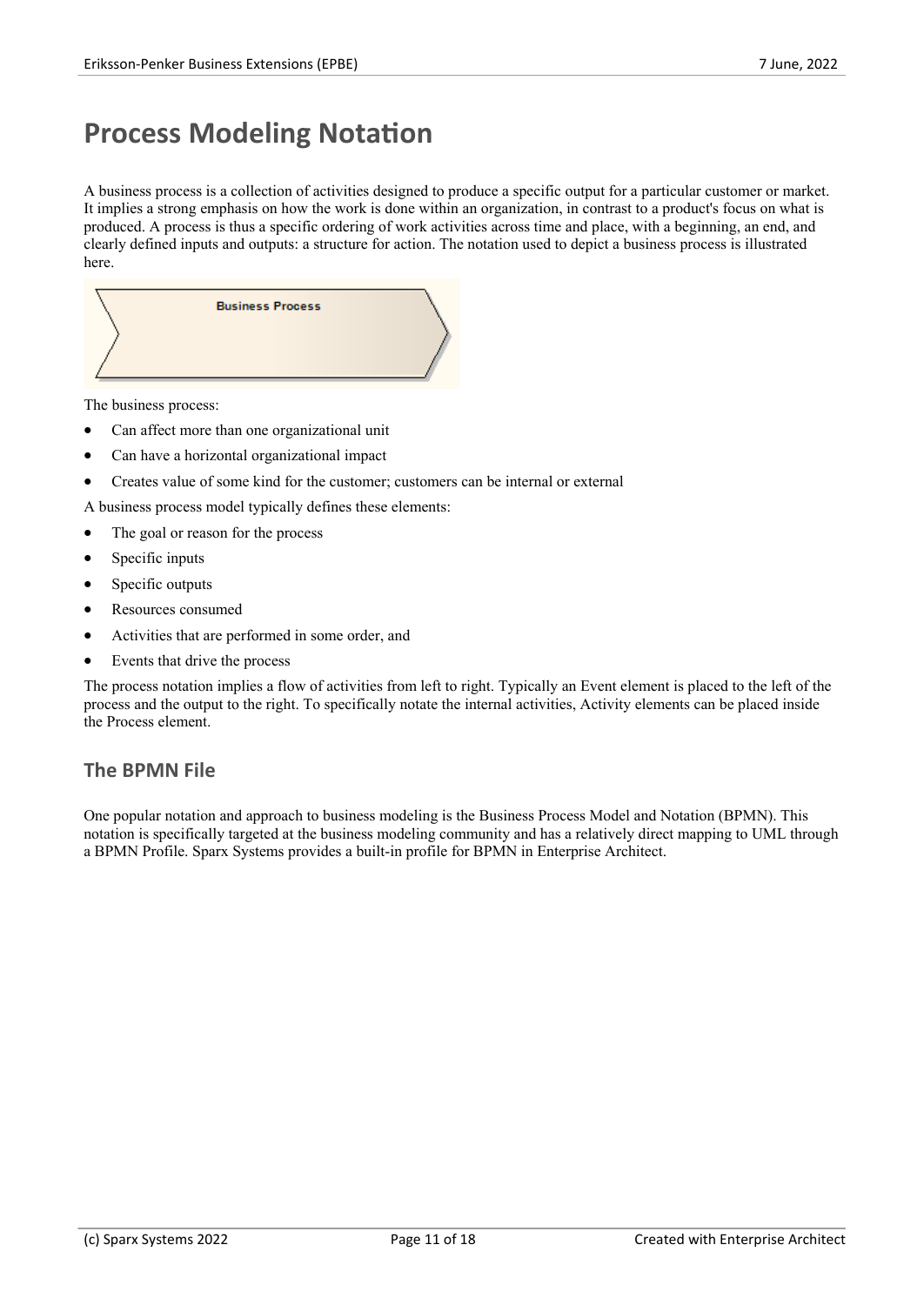### **Inputs, Resources and Information**

Business processes use information to tailor or complete their activities. Information, unlike resources, is not consumed in the process; rather it is used as part of the transformation process. Information can come from external sources, from customers, from internal organizational units and could even be the product of other processes.

A resource is an input to a business process and, unlike information, is typically consumed during the processing. For example, as each daily train service is run and actuals recorded, the service resource is 'used up' as far as the process of recording actual train times is concerned.

The notation to illustrate information and resources is shown here.



A Supply connector indicates that the information or object linked to the process is not used up in the processing phase. For example, order templates can be used over and over to provide new orders of a certain style; the templates are not altered or exhausted as part of this activity.

An Input connector indicates that the attached object or resource is consumed in the processing procedure. As an example, as customer orders are processed they are completed and signed off, and typically are used only once per unique resource (order).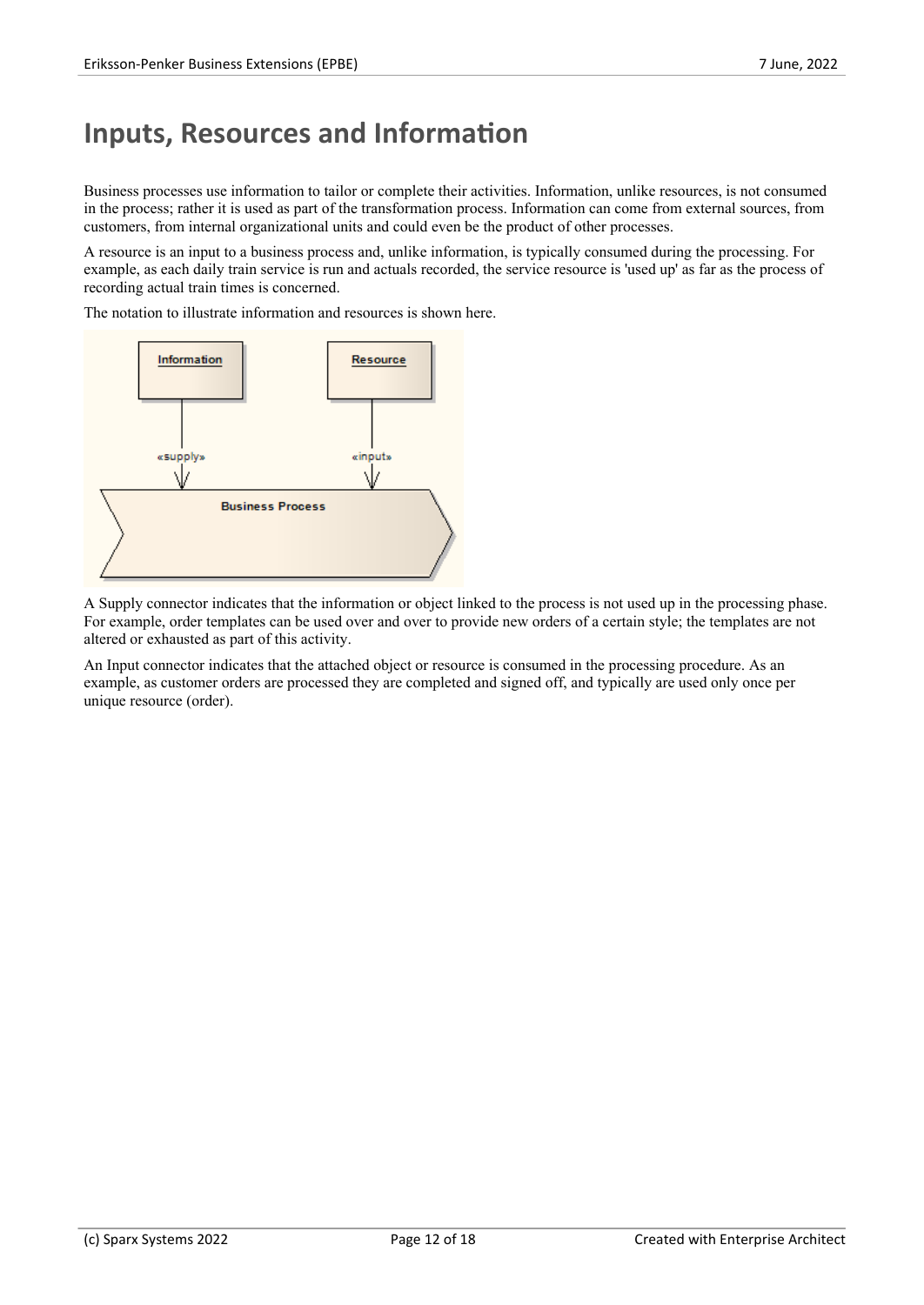### **Events**

An event is the receipt of some object, a time or date reached, a notification or some other trigger that initiates the business process. The event might be consumed and transformed (for example a customer order) or simply act as a catalyst (for example, nightly batch job).

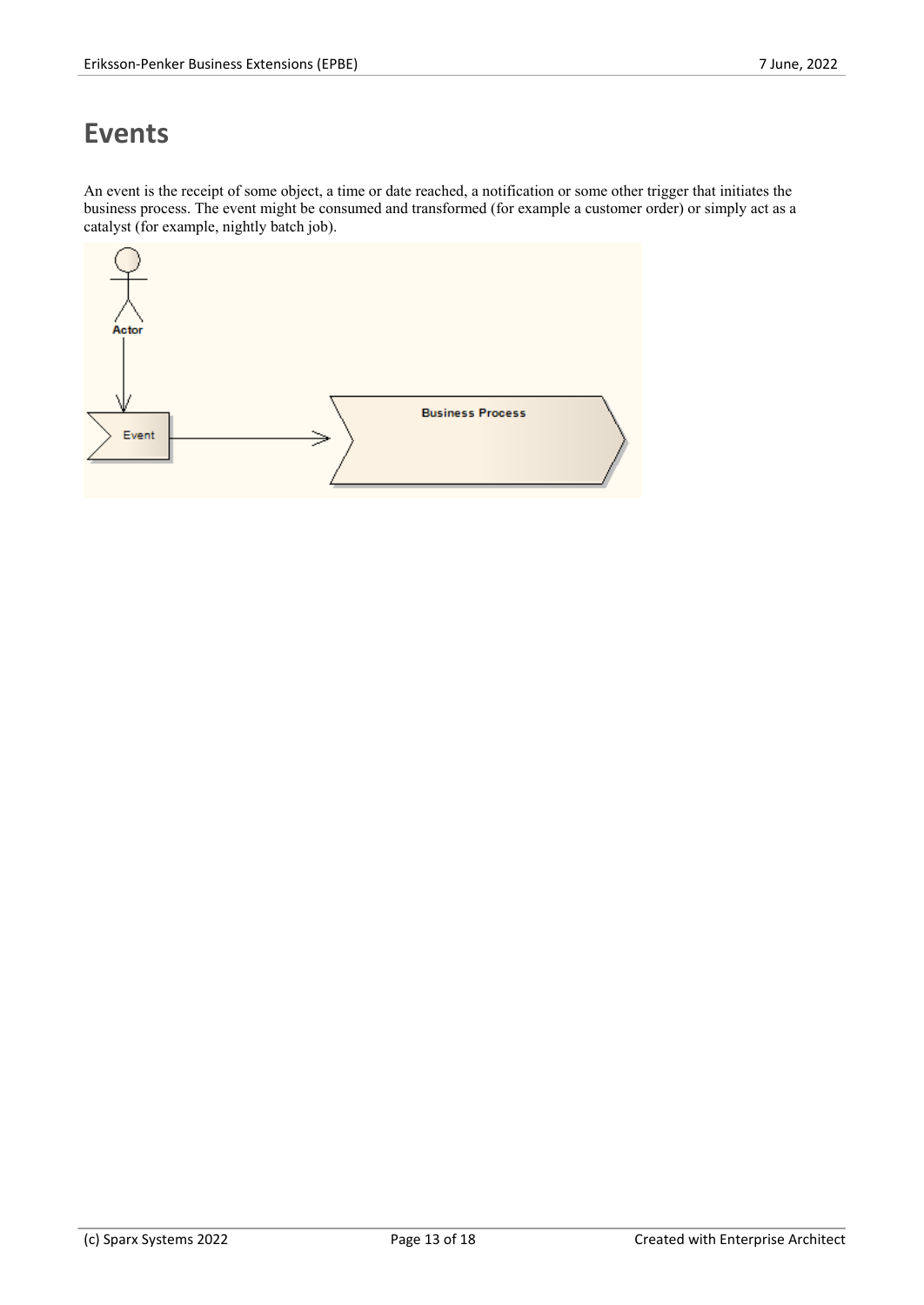### **Outputs**

A business process typically produces one or more outputs ofvalue to the business, either for internal use or to satisfy external requirements. An output might be a physical object (such as a report or invoice), a transformation of raw resources into a new arrangement (a daily schedule or roster) or an overall business result such as completing a customer order.

An output of one business process might feed into another process, either as a requested item or a trigger to initiate new activities.



An Output connector indicates that the business process produces some object (either physical or logical) that is of value to the organization, either as an externally visible item or as an internal product (possibly feeding another process).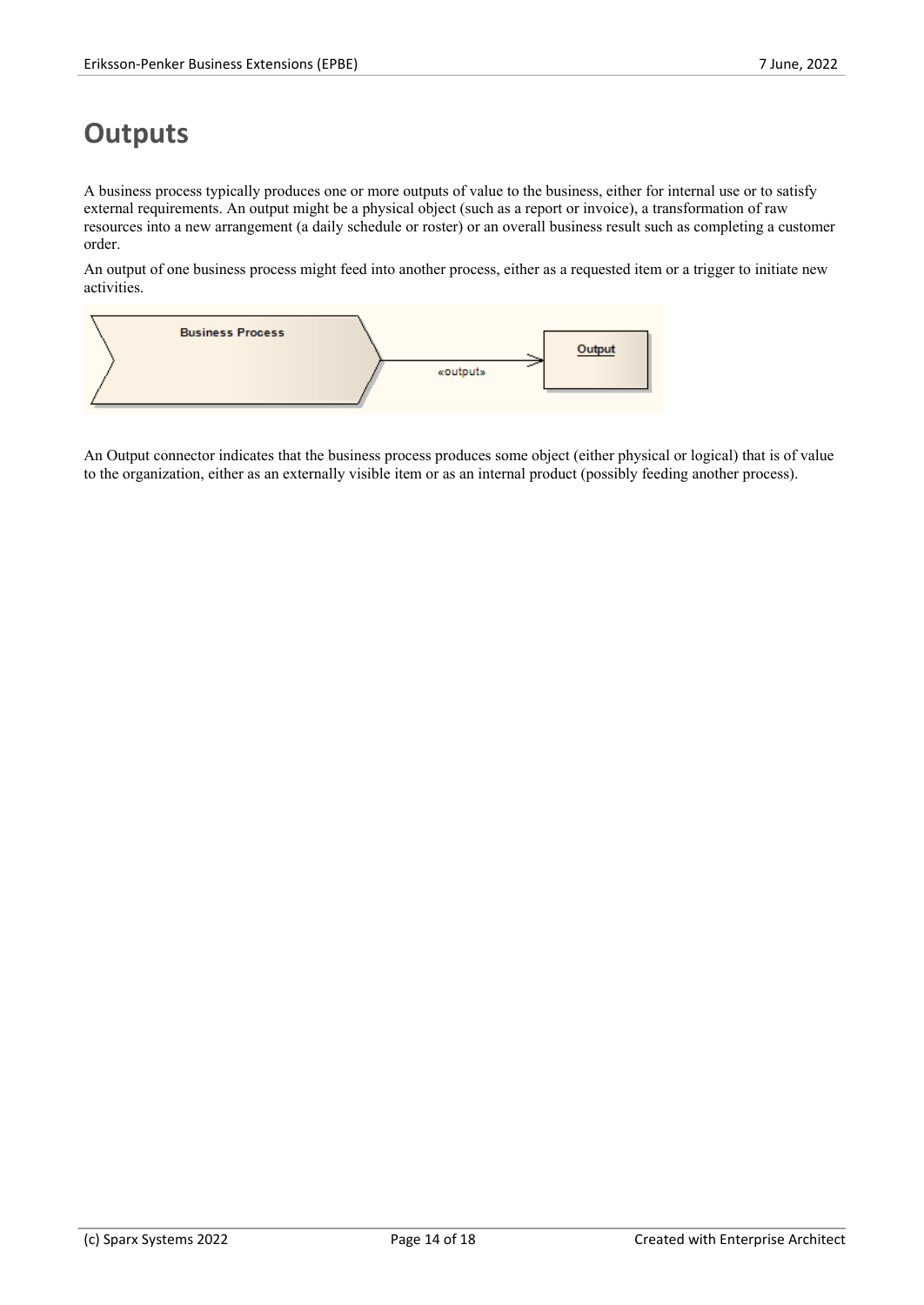# **Goals**

A business process has some well-defined goal. This is the reason the organization doesthis work, and it should be defined in terms of the benefits this process has for the organization as a whole and in satisfying the business requirements.



A Goal connector indicates that the object attached to the business process describes the goal of the process. A goal is the business justification for performing the activity.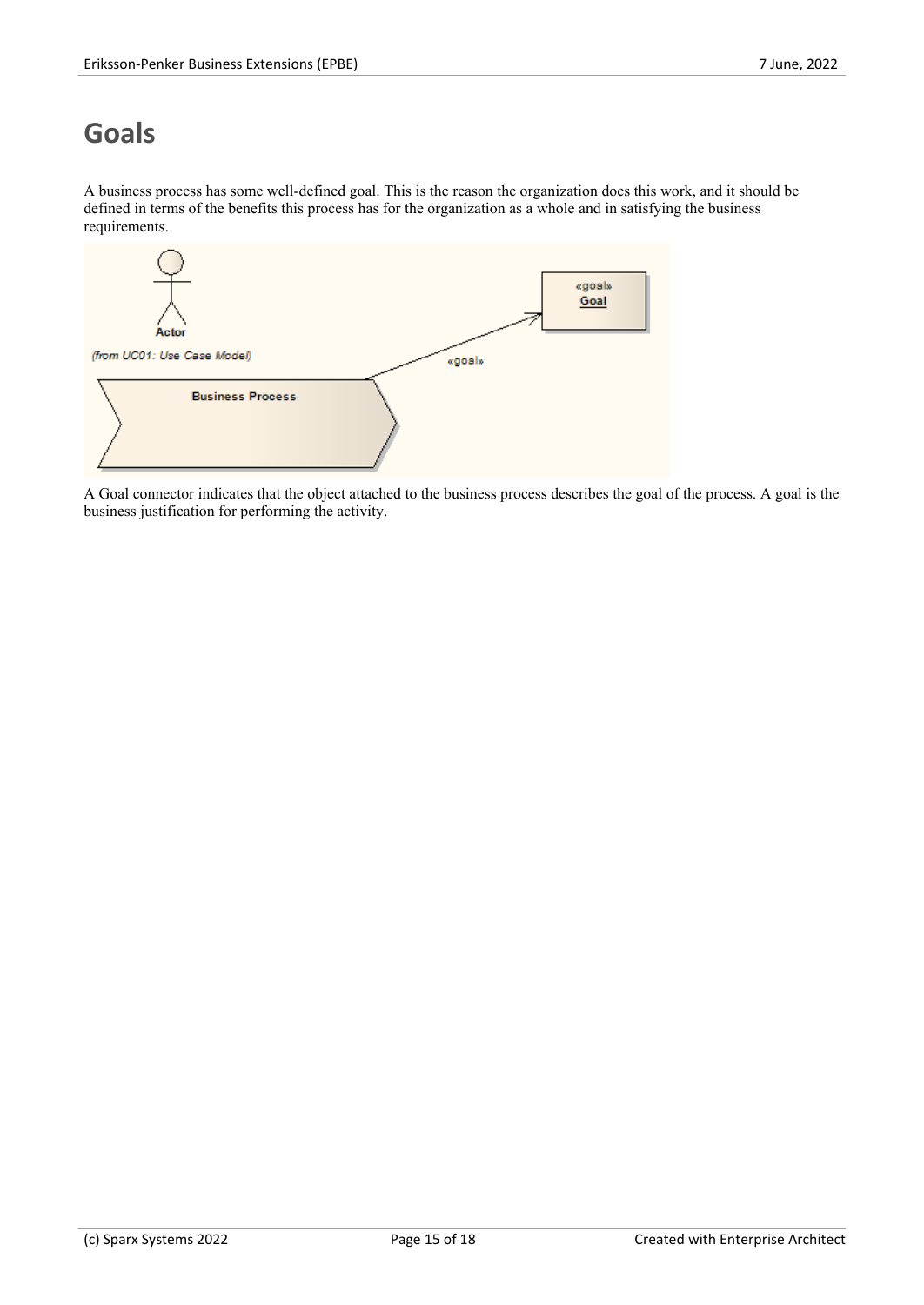# **A Complete Business Process**

This diagram illustrates how the various model elements can be grouped together to produce a coherent picture of a named business process. Included are the inputs, outputs, events, goals and other resources that are of significance.